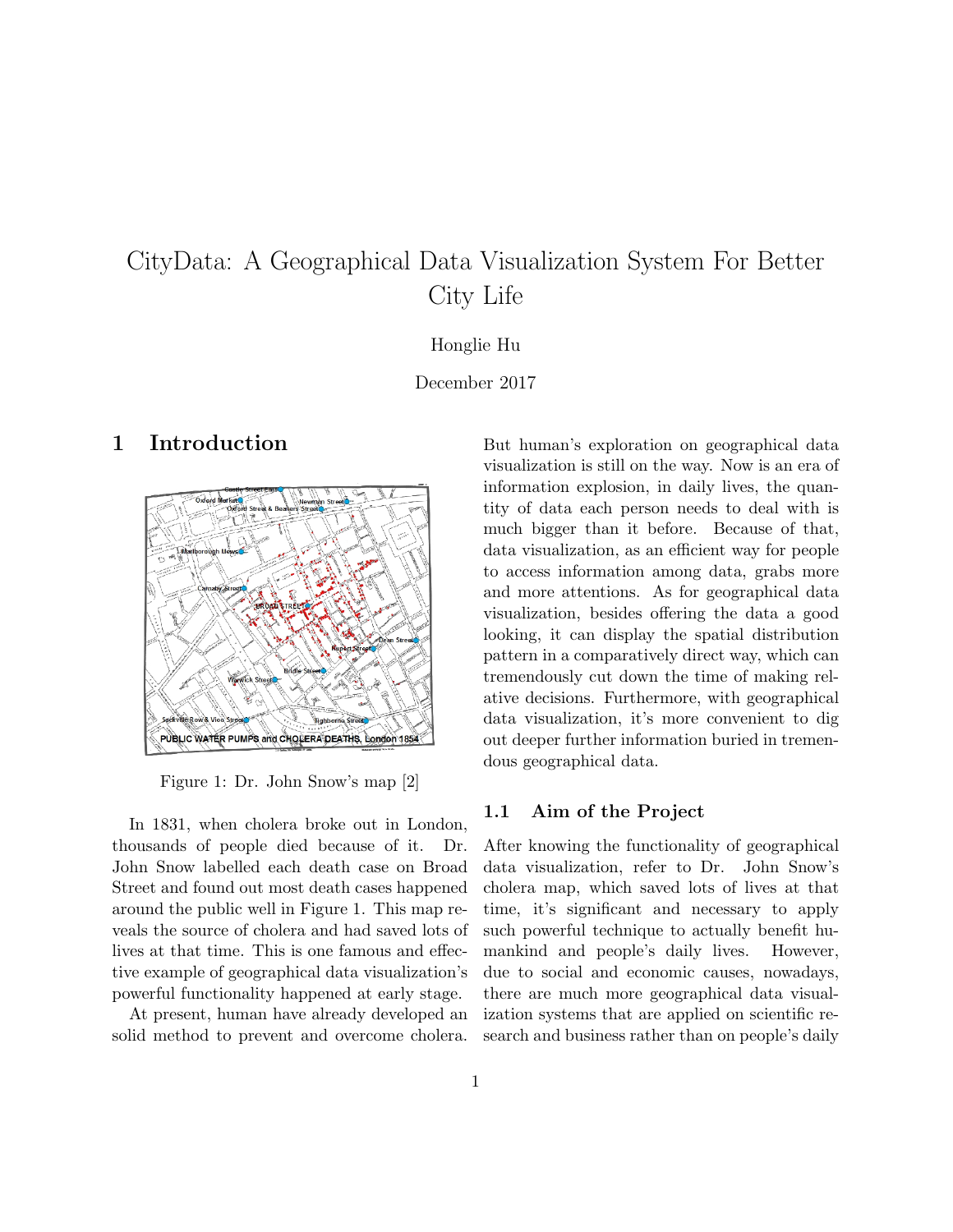lives. For example, Business Explorer Map (BEx Map)[3] is a system that deals with business data and solve business problems; and the temporal map system[4] is designed for scientific research purpose and can oversee the energy output from power plants. In contrast, there are a few systems whose main attention is on people's daily lives. Hence, the main aim of the project is to create a system, CityData, that can visualize a city's data, such as the energy consumption data, transportation data and population distribution data, and can support and boost a city's resource integration, thus benefiting people's daily lives in city. But this project only builds a basic version of CityData rather than a full fledged version, and more future works will be needed.

## 2 Description and Designing

Due to time and resource causes, this project will only build a basic version of CityData rather than a full fledged version, and more future works will be needed. Furthermore, initially, only one kind of data such as population distribution data will be applied to test the system. In order to build the system that can fulfill my goals, the project will be divided into the following four main components:

#### 2.1 Data Processing

The most basic and important part of the project is data, which is the first challenge while making geographical data visualization since datasets can come from heterogeneous sources with various data qualities and formats[1]. Then, the first component is data processing, which includes spatialization of data, data cleaning and data transformation. The basic idea here is to clearly and orderly combine geographical information with corresponding data point. ArcKarma[1] can be a great example and reference of my data processing component. And it employs a training-by-example strategy to generate transformation programs and automatically transforms attribute data to a uniform format. Similar algorithms and programs will be applied in this component.

#### 2.2 User Interface

The motif of the system's user interface is minimalism, and there is no excess information besides necessary select boxes. Also, userfriendliness is always one significant point while doing designing. In short, there are three select boxes: Box A for selecting geographical areas; Box B for selecting topics such as population, energy and transportation; and Box C for selecting time range of the data.

## 2.3 Data and System

After getting the data and finishing the system's basic structure, next step is to connect these two things together. PostgreSQL, which is an object-relational database management system (ORDBMS), will be used to store all data. Also, in the database, geographical information is always the primary key, and corresponding informations such as energy and population will be stored in the same record. Then, Google Maps JavaScript API will be used to fetch necessary geographical maps and to connect the database with geographical maps.

### 2.4 Data Visualization

The last step is to do geographical data visualization on maps. So far, since population distribution data will be used to test the system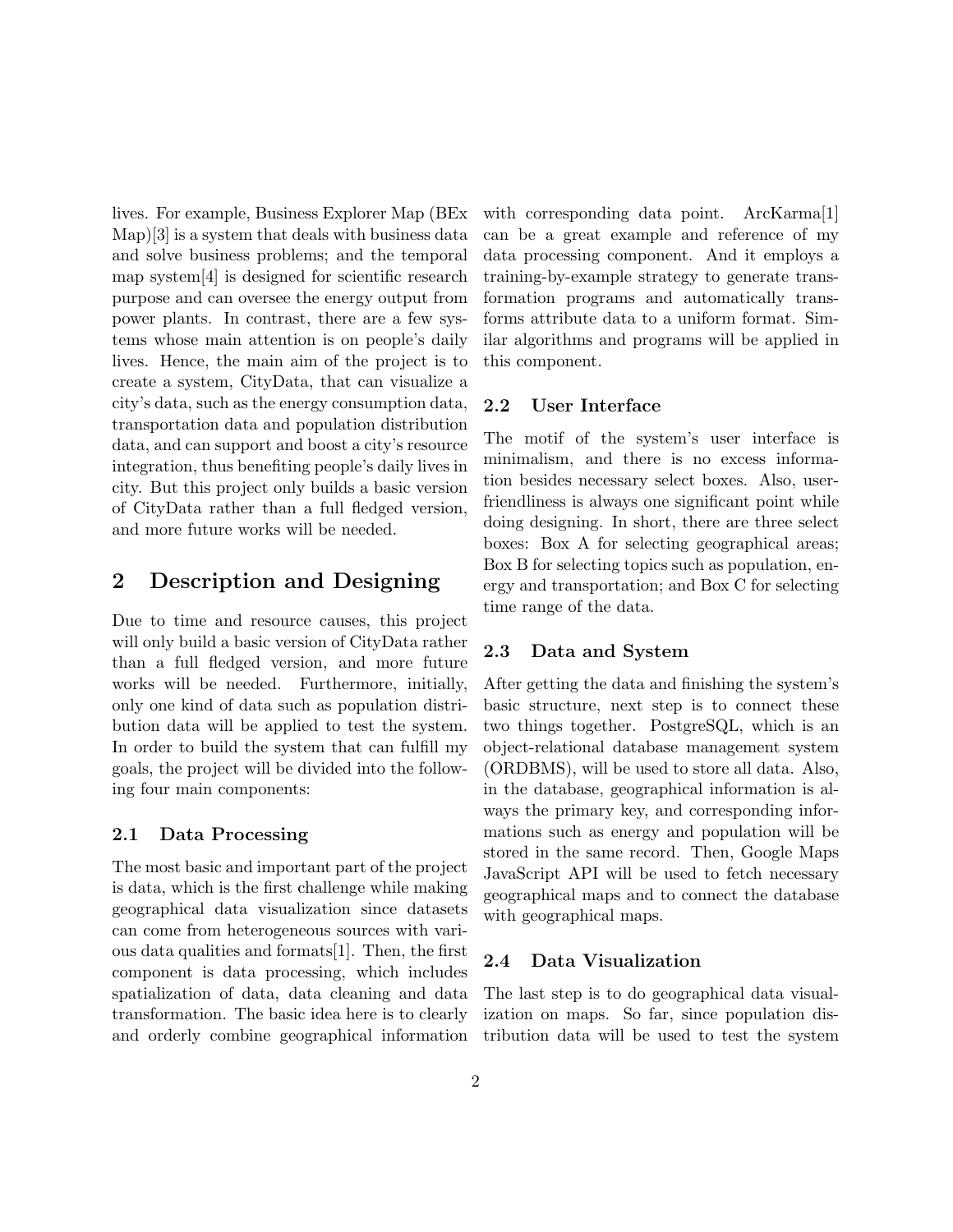

Figure 2: Estimated Project Timeline

initially, bubble maps is the preferred data visualization implementation. And the size of the bubble chart can display the density of population distribution. The geographical area with a big bubble chart means there is a high density of population, and vice versa. Then, for other data, different but efficient implementations will be applied. For example, structure map will be used for transportation information; and heat map will be used for energy consumption information. And all these geographical data visualization implementations will be built based on Google Maps API.

## 3 Timeline

In order to streamline the project, a Gantt Chart (See Figure 2) is created to display how the work is arranged in next semester.

# References

[1] Chiang, Y.-Y., Wu, B., Anand, A., Akade, K., and Knoblock, C. A. A system for efficient cleaning and transformation of geospatial data attributes. In Proceedings of the 22Nd ACM SIGSPATIAL International Conference on Advances in Geographic Information Systems (New York, NY, USA, 2014), SIGSPATIAL '14, ACM, pp. 577–580.

- [2] John, S. Gis analyses of snow's map. https://www1.udel.edu/johnmack/ frec682/cholera/cholera2.html. [Online; accessed 3-Dec-2017].
- [3] Mohraz, K. Geographical analysis in sap business information warehouse. In Proceedings of the 8th ACM International Symposium on Advances in Geographic Information Systems (New York, NY, USA, 2000), GIS '00, ACM, pp. 191–193.
- [4] Rodrigues, N., Netzel, R., Ullah, K. R., Burch, M., Schultz, A., Burger, B., and Weiskopf, D. Visualization of time series data with spatial context: Communicating the energy production of power plants. In Proceedings of the 10th International Symposium on Visual Information